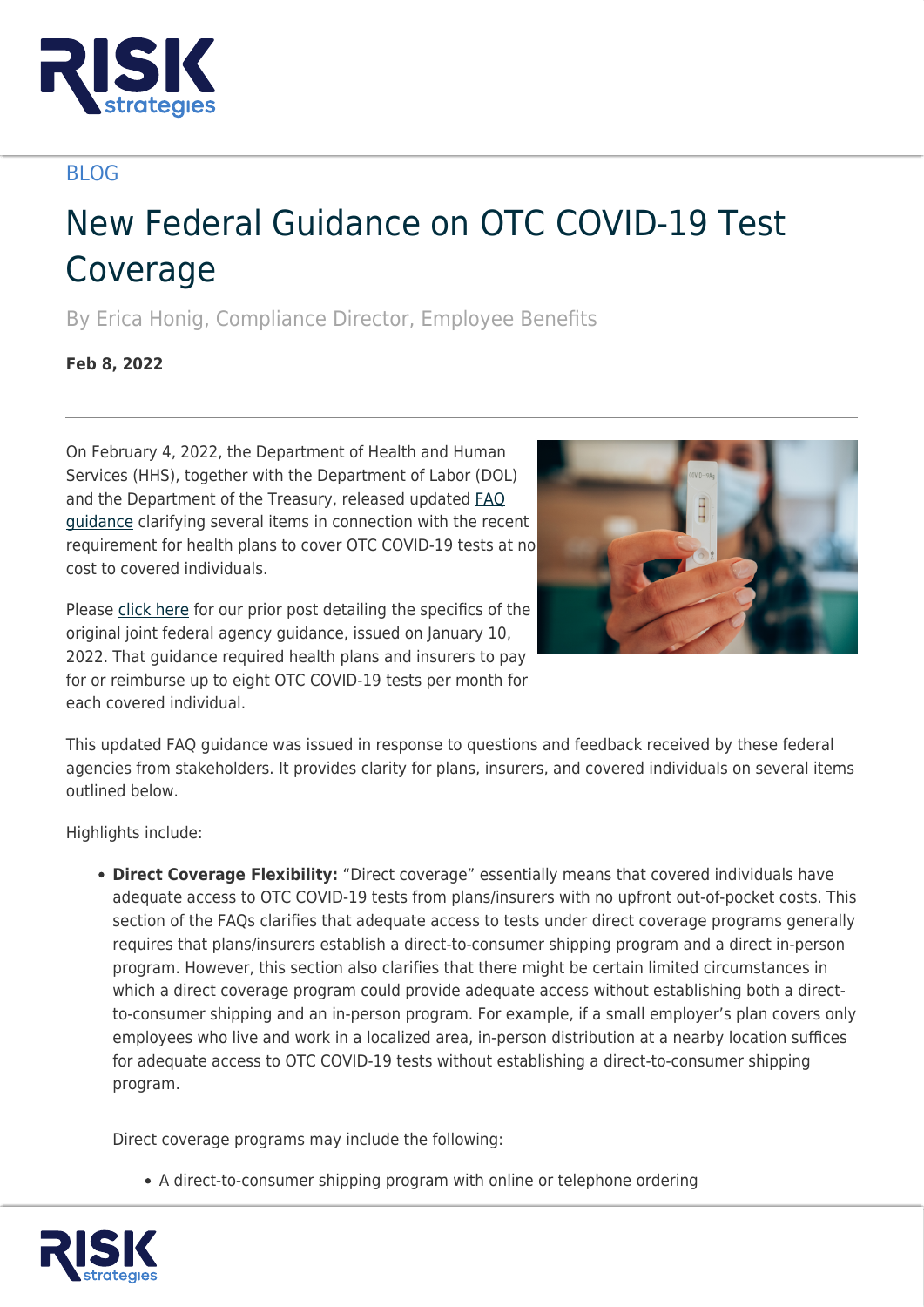

- The pharmacy network of the plan/insurer
- Non-pharmacy retailers, including coupons distributed for tests received from certain retailers without cost-sharing
- Alternative OTC COVID-19 test distribution sites established by, or on behalf of, the plan/insurer, such as a standalone drive-through or walk-up distribution site

A direct coverage program may limit which OTC COVID-19 tests it covers based on contractual relationships that plans/insurers have in place with certain testing manufacturers.

Reasonable shipping costs for OTC COVID-19 tests must be covered under direct-to-consumer shipping programs in the same manner as other mail order items covered under the plan. When reimbursing OTC tests outside of the direct coverage program, plans/insurers must cover the total cost of the test (including shipping costs and sales tax) up to \$12 per test.

Plans and insurers must effectively communicate to covered individuals about these different ways to obtain tests through direct coverage programs.

- **Supply Shortage Relief:** This section acknowledges the current supply shortage of OTC tests available and clarifies that direct coverage programs temporarily unable to provide these tests to members are not considered out of compliance under these rules. Tests purchased by covered individuals outside of a plan or insurer's direct coverage program due to supply shortages may continue to be reimbursed at \$12 per test or the full cost of the test, whichever is lower.
- **Resale Prohibitions:** In an effort to combat fraud or abuse patterns that result in limiting consumer access to OTC COVID-19 tests, plans/insurers may limit coverage of OTC COVID-19 tests purchased from established retailers that would typically be expected to sell these tests. Specifically, plans/insurers may prohibit reimbursements for tests that are sold by third-party resellers, including via an online auction or resale marketplace. Plans/insurers may require covered individuals to sign an attestation document attesting that the OTC test has not been (and will not be) reimbursed by another source, including through resale. Plans/insurers may also require reasonable documentation of proof of purchase with a claim for reimbursement for the cost of an OTC COVID-19 test such as a UPC code for the OTC COVID-19 test and/or a receipt from the seller of the test with the date of purchase and the price listed.

Plans/insurers must effectively communicate these resale prohibitions and provide general information regarding acceptable retailers for covered individuals to purchase tests.

- **At-Home Tests Requiring Lab Processing:** This section clarifies that home collection COVID-19 tests, which require a specimen to be processed in a laboratory, are not covered under these OTC test plan coverage requirements. However, these home collection COVID-19 tests are still required to be covered when ordered by a health care provider, with no cost-sharing.
- **Intersection with FSAs/HRAs/HSAs:** Although OTC COVID-19 tests are eligible for reimbursement by health care flexible spending accounts (FSAs), health reimbursement arrangements (HRAs), and